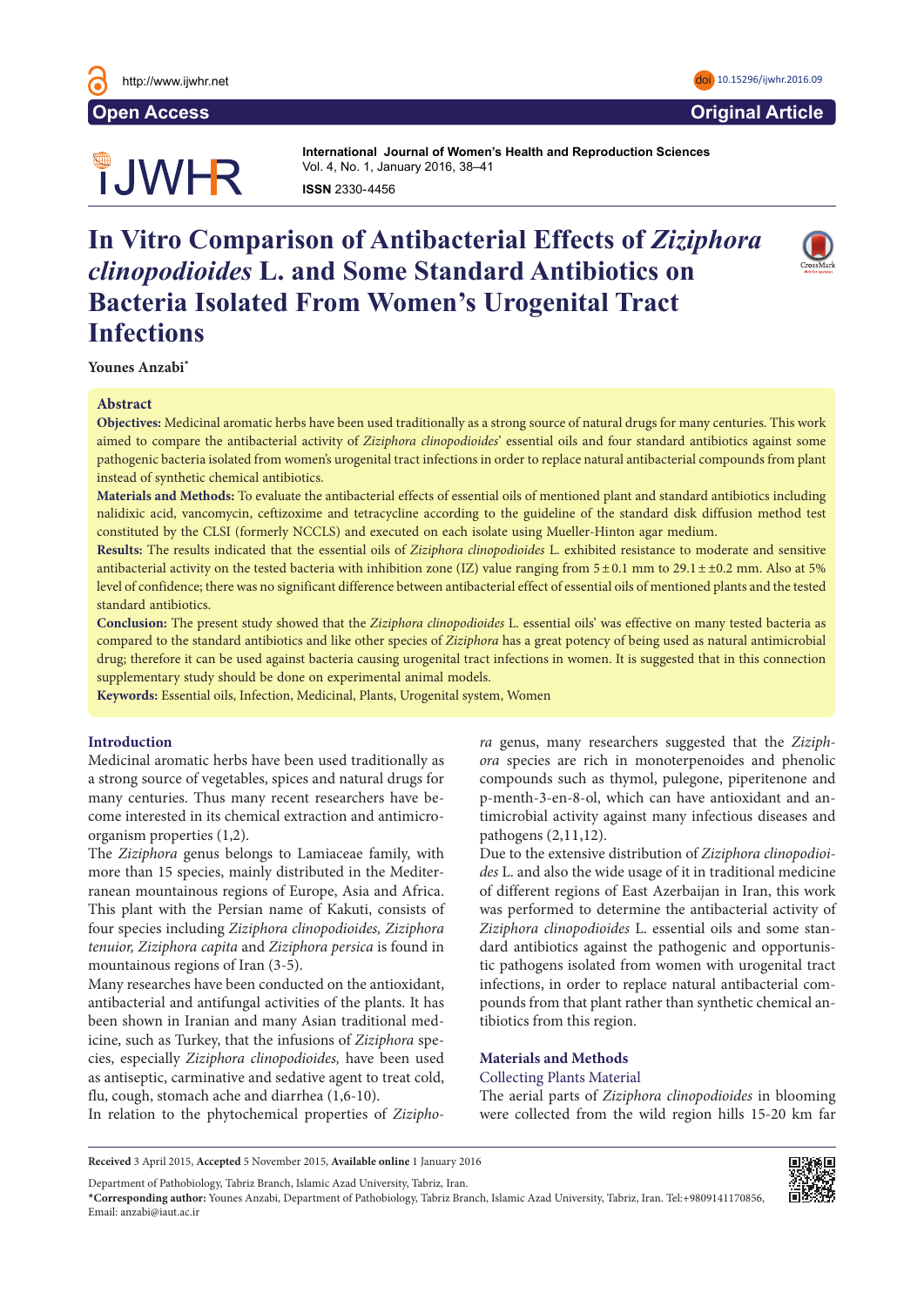from Tabriz (1700-1800 m) in East Azerbaijan province. A voucher specimen of plants was identified and preserved at the Herbarium of Food Hygiene Department of Tabriz branch, Islamic Azad University,Tabriz, Iran. Then the plant samples were dehydrated in the shadow, powdered and stored at 4ºC until tested in vitro (6,13).

#### Preparation of the Plants' Essential Oils

In the specialized laboratory in the Department of Pathobiology, Tabriz branch, Islamic Azad University, water distillation method and Clevenger apparatus was used for production of *Ziziphora clinopodioides*' essential oils  $(1,14)$ .

#### Bacterial Strains

The examined bacteria in this study included 9 species of isolated bacteria from urogenital tract infections (UTIs) of female patients that had referred to the Microbiology Laboratory of Tabriz Red Crescent in 2014. The micro-organisms included *Staphylococcus aureus*, *Staphylococcus epidermidis*, *Staphylococcus saprophyticus* (gram positive isolated bacteria) and *Escherichia coli*, *Klebsiella pneumonia*, *Citrobacter frundii*, *Proteus vulgaris*, *Enterobacter aerogenes* and *Pseudomonas aeruginosa* (gram negative isolated bacteria).

#### Preparation of Bacterial Suspension

Considering the fact that preparation of a microbial suspension requires a new culture for every bacterium, therefore about 24 hours before each experiment, a suspension of each organism was equipped from fresh colonies on BHI agar medium (Merck, Germany) at 18-24 hours incubation in 37˚C. Then purified colonies of each isolate were created in a medium washed with normal saline and the turbidity of bacterial suspension was set to tube of No. 0.5 of McFarland standard. Microbial suspension of all isolates used in various experiments in this study contained  $\sim$ 1.5×10<sup>8</sup> CFU/ml of the tested isolated bacteria (15,16).

#### Preparation of Antibacterial Disks for Antibiogram Test

The disks containing essential oils of mentioned plants were prepared from sterile blank disks manufactured in Padtan-Teb Company (Tehran, Iran). Thus the blank disks were placed in tubes containing essential oils of *Ziziphora clinopodioides* for 30 to 50 minutes following the complete absorption by disk. Then the disks were placed at 44-45˚C until completely dry and ready for the experiment. The standard antibiotic disks (Nalidixic acid, vancomycin, ceftizoxime and tetracycline) were prepared according to the producer's instruction; Padtan-Teb Company (Tehran, Iran) (17).

#### Antibiogram Test With *Ziziphora clinopodioides* Essential Oils' and Four Standard Antibiotics

For this purpose, according to the guideline of the standard disk diffusion method test constituted by the CLSI (formerly NCCLS), the disk diffusion method test was executed separately on each isolate using Mueller-Hinton

agar medium. (Merck, Germany) (18). The entire surface of the medium plate (diameter: 90 mm) was covered with the required inoculums of each bacterial suspension separately and the antibiotic disks were laid on the surface of the medium and incubation was performed for 18-24 hours at 37˚C. The results were recorded by measuring the diameter of inhibition zone (IZ) around the mentioned disks. To make sure, this work was repeated three times for each isolated bacteria. The mean of inhibition zone diameter in the final three repeats was registered as the final inhibition zone diameter (16,19,20).

#### Statistical Analysis

In order to find the relationship between sensitive and resistant strains despite the type of isolated bacteria chi-Square and independent *t* test were used. Also data in the range of *P*<0.05 were considered statistically significant (subset for alpha =  $0.05$ ).

#### **Results**

IZ of the essential oils of *Ziziphora clinopodioides* L*.* as compared to standard antibiotics (nalidixic acid, vancomycin, ceftizoxime and tetracycline) are shown in Table 1. The results indicated that the essential oils of *Ziziphora clinopodioides* L*.* exhibited most and least antibacterial activity on tested bacteria with IZ value ranging from 5±0.1 mm (for *Pseudomonas aeruginosa*) to 29.1±0.2 mm (against *Klebsiella pneumonia*), respectively. Also in 5% level of confidence there was no significant difference between antibacterial effect of essential oils of the mentioned plants and tested standard antibiotics on most of isolates. Indeed compared with standard antibiotics, in most of the cases (except *Pseudomonas aeruginosa)*, the essential oils showed higher antibacterial activity. The results of this work showed that by comparison of the antibacterial effects of the *Ziziphora clinopodioides*' essential oils with the tested standard antibiotics effects, it can be concluded that the essential oils from this plant were able to prevent the growth of the studied bacteria.

#### **Discussion**

*Ziziphora clinopodioides* L. belongs to Lamiaceae family, which is widely is the most wild aromatic annual herb, which often grow in north slob and sunny position around of hills on the city of Tabriz in East Azerbaijan province (at the height of 1700-1800 m), with dry cold climate in the sandy loam soil, and pH=7.8 . Also ethnopharmacological data about this plant showed that it has been used by the rural people as an antispasmodic, anti-inflammatory, anti fungal, expectorant and sedative agent to treat cold, flu, diarrhea, gasterointestinal disorder and stomach ache (1,7,8).

On the other hand, the increasing resistance to antimicrobial factors justifies the necessity of finding new natural drugs with antibacterial effects from different natural plants. The *Ziziphora clinopodioides* L. contains many phytochemical substances including terpenoids and phenolics which have an antibacterial, antioxidant, antifungal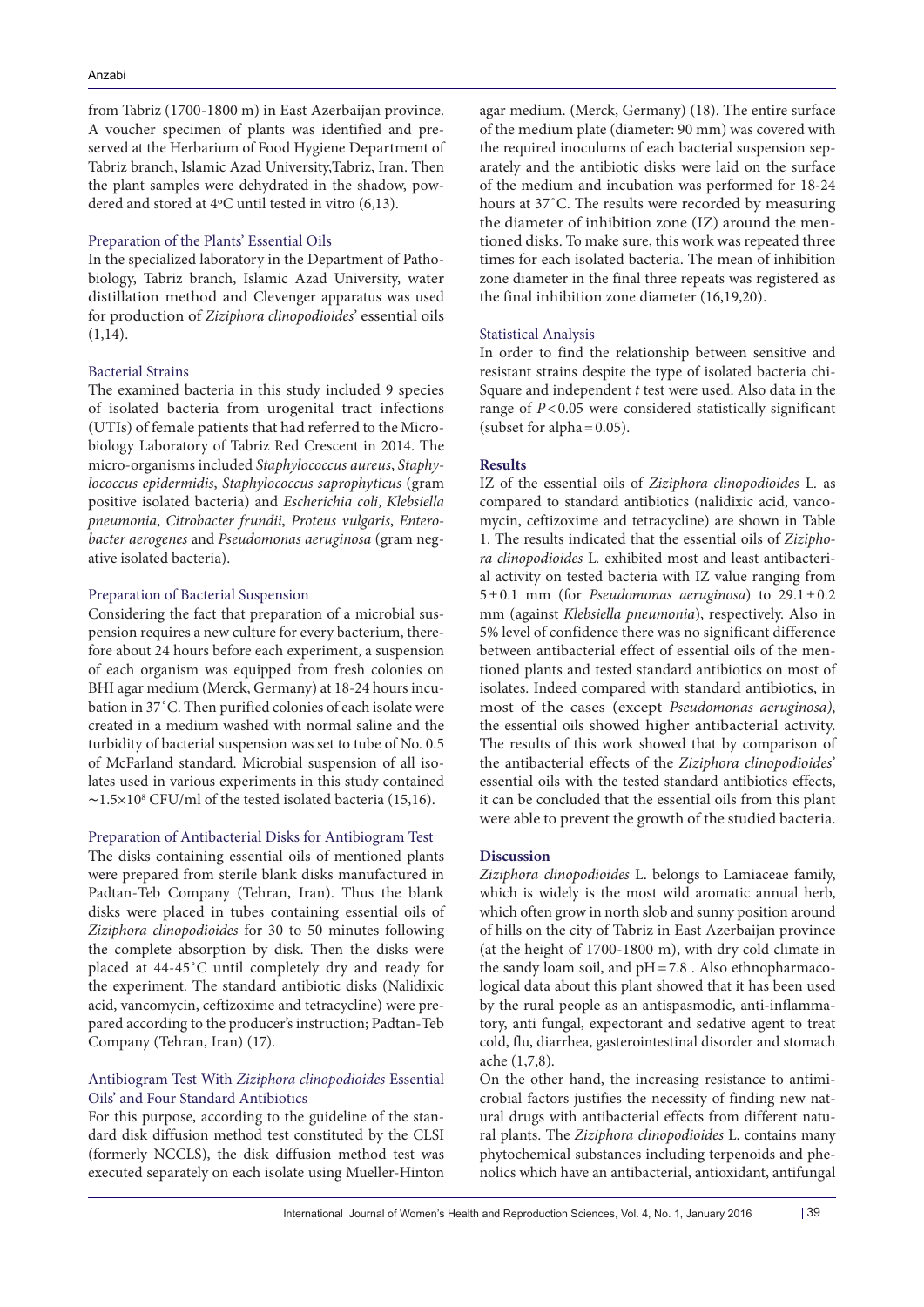**Table 1**. Mean of Inhibition Zone (mm) ± SD of Tested Antibacterial Compounds (Essential Oils of *Ziziphora clinopodioides* and Four Standard Antibiotics)<sup>a</sup>

| Name of Isolated Bacteria    | Ziziphora clinopodioides<br>Essential Oils (30 µL/disk) | <b>Nalidixic Acid</b><br>$(30 \mu g/disk)$ | Vancomycin<br>$(30 \mu g/disk)$ | <b>Ceftizoxime</b><br>$(30 \mu g/disk)$ | <b>Tetracycline</b><br>$(30 \mu g/disk)$ |
|------------------------------|---------------------------------------------------------|--------------------------------------------|---------------------------------|-----------------------------------------|------------------------------------------|
| Staphylococcus aureus        | $22+0.2$                                                | $13+0.1$                                   | $19+0.1$                        | 20±0.2                                  | $15 + 0.1$                               |
| Staphylococcus epidermidis   | $20+0.2$                                                | $14+0.1$                                   | $17+0.1$                        | $18 + 0.1$                              | 17 <sub>±</sub> 0.1                      |
| Staphylococcus saprophyticus | $21 \pm 0.2$                                            | $14+0.1$                                   | $15+0.1$                        | 19 <sub>±</sub> 0.1                     | $14 + 0.1$                               |
| Escherichia coli             | $21+0.2$                                                | $13+0.1$                                   | $11+0.1$                        | $17+0.1$                                | $9 + 0.1$                                |
| Klebsiella pneumonia         | $29+0.2$                                                | $19+0.1$                                   | $18+0.1$                        | $18 + 0.1$                              | $11\pm0.1$                               |
| Proteus vulgaris             | $19+0.1$                                                | $9+0.1$                                    | $12+0.1$                        | $15+0.1$                                | $14+0.1$                                 |
| Enterobacter aerogenes       | $19+0.1$                                                | $11+0.1$                                   | $14+0.1$                        | 19 <sub>±</sub> 0.1                     | $13 + 0.1$                               |
| Citrobacter frundii          | $20+0.2$                                                | $4 + 0.1$                                  | $16+0.1$                        | $19+0.1$                                | $15+0.1$                                 |
| Pseudomonas aeruginosa       | 5±0.1                                                   | 0                                          | 0                               | 0                                       | 0                                        |

a Significant difference: *P*< 0.05, Subset for alpha = 0.05.

#### and anti-inflammatory effect (10,21).

Analysis of results in this work (Table 1) also revealed that almost all of tested bacteria are absolutely sensitive to essential oils of *Ziziphora clinopodioides* and showed more antibacterial activity than the standard antibiotics (nalidixic acid, vancomycin, ceftizoxime and tetracycline).

In confirming the results of this paper; Soltani et al in 2013 showed that the *Ziziphora clinopodioides* extract had a significant antibacterial potential on some bacteria and it may be effective in the treatment of infectious disease caused by *Listeria***,** *Shigella* and *Escherichia* genuses (the most common cause of bacterial dysentery) (10,21-23). The results of this work showed that the essential oils of *Ziziphora clinopodioides* had inhibitory effect on the isolated gram positive and gram negative bacteria from woman's urogenital tract infections. Moreover this combination had more antibacterial effect on the gram-negative isolates (except for *Pseudomonas aeruginosa* isolates). In this connection, majority of researches suggested that the sensitivity of gram-negative bacteria against antimicrobial compounds in comparison to gram-positive bacteria is lesser, and this seem to be due to the type of composition present in the cell wall of the bacteria. Also studies indicated that antibiotic resistance of different serotypes of *Pseudomonas aeruginosa* is related to antibiotic use and may be intrinsic (genetic origin) or acquired by plasmid. It has been shown that various serotypes of *Pseudomonas aeruginosa* create multidrug resistance (MDR) through various mechanisms especially biofilm formation and efflux pump. This explains why MDR strains of this bacterium are increasing worldwide which would be consistent with the findings of present study. According to the results recorded in Table 1, none of the isolates of *Pseudomonas aeruginosa* showed microbial sensitivity to any of the tested standard antibiotics and even essential oils of *Ziziphora clinopodioides* (17).

Finally in reports on *Ziziphora* species and also many similar researches about the medicinal effects of many species of *Lamiaceae* family such as *Ziziphora clinopodioides* it has been shown that properties of this plants are associated with their phenolic substances,which can be dependent on the many factors such as geographic situation, weather conditions, season, kind of soil and drying and extracts

#### methods (2,24-26).

#### **Conclusion**

The present study showed that the essential oils of *Ziziphora clinopodioides* L. were more effective on many tested bacteria than the standard antibiotics (nalidixic acid, vancomycin, ceftizoxime and tetracycline). This work is the first research for identification of antibacterial activities of *Ziziphora clinopodioides* essential oils' on the pathogenic or opportunistic pathogens isolated from women's urogenital tract infections in East Azerbaijan province. Also our results confirmed the traditional use of this plant as an anti-spasmodic, anti- inflammatory, anti-infective and sedative agent in treating diarrhea, gastrointestinal disorders and stomach ache. Therefore, it seems that Z*iziphora clinopodioides* L. essential oils have a great potency of antimicrobial properties and we can use different plant combinations for the production of natural antimicrobial compounds in the pharmaceutical industry. It is suggested that in this connection supplementary study should be done on experimental animals' models.

#### **Ethical issues**

This study has been carried out with taking informed consent from patients for using samples.

#### **Financial support**

All expenses related to this research are provided by the author.

#### **Conflict of interests**

The author declares no conflict of interests.

#### **Acknowledgments**

I am grateful to Tabriz branch, Islamic Azad University and Tabriz Red Crescent authorities, especially Miss. H. Taj-Asgari for their useful collaboration.

#### **References**

1. Salehi P, Sonboli A, Eftekhar F, Nejad Ebrahimi S, Yousefzadi M. Essential oil composition, antibacterial and antioxidant activity of oils and various extracts of Ziziphora clinopodioides subsp rigida (Boiss). Biol